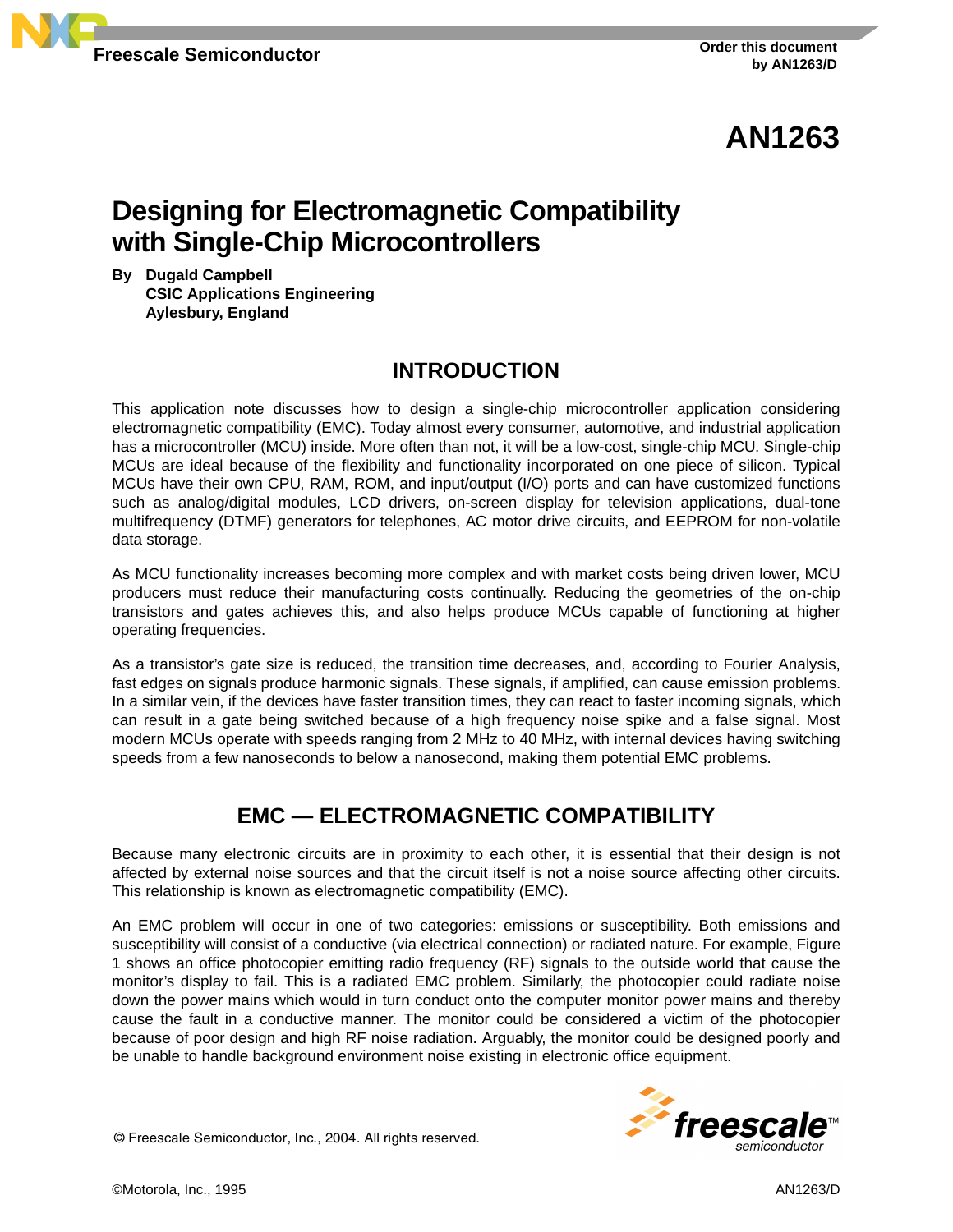<span id="page-1-0"></span>



**Figure 1. Electromagnetic Compatibility Scenario**

# **IDENTIFYING AN EMC PROBLEM**

Finding an EMC problem when a product is in early or full production can be a very costly experience and could possibly result in a complete redesign of the printed circuit board (PCB). Consequently, EMC should be considered during the initial stages of the design. However, regardless at what stage an EMC problem is discovered, the first question that should be asked is:

#### **"Is the EMC problem due to emissions or susceptibility?"**

The questions that logically follow are: "Is the MCU radiating noise that is upsetting other circuits, or is noise being generated externally causing the MCU to act abnormally?"

When solving susceptibility problems, the changes made to improve performance frequently also will help improve the product's emissions performance. Conversely, for changes made to improve emissions will help improve susceptibility as well.

### **EMISSIONS**

Emissions from any digital source are normally high frequency, coming from the harmonics produced by the high-frequency clock rates that make up a square wave. These emissions generally are radiated and created by the currents switching between the source and return paths of the digital signals and on the main power supply to the digital source. These fast switching currents flow in loops acting as small antennas, which radiate magnetic fields known as differential-mode radiation. Also, any resistive or inductive paths can cause voltage drops in the circuit, which will put some parts of the circuit at a common-mode potential relative to true ground.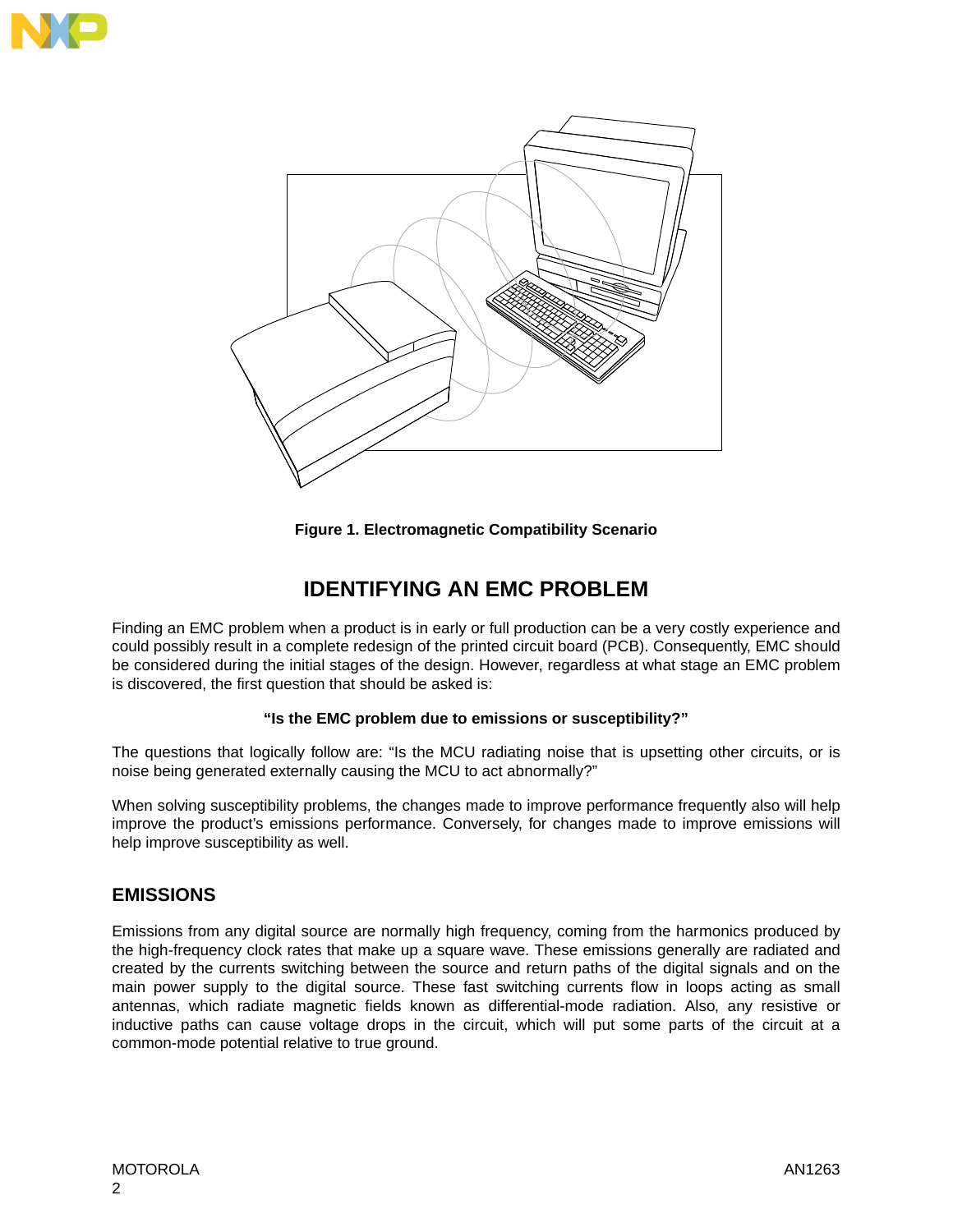

If an emissions problem exists with single-chip MCU applications, the PCB design most likely will be the major contributing factor, as loop areas within the silicon are several magnitudes smaller than those created on a PCB. Emissions are likely to come from the power supply (GND and  $V_{DD}$ ), since the sum of all currents in the digital chip pass through here. Port pins are designed with higher drive capability than internal gates and, therefore, generally are larger in size, resulting in increased capacitance ensuring that the transitions of the digital signal are slower than the transition times of internal gates. Since port pins are controlled normally by software, they will switch at lower frequencies than those of internal MCU circuits, meaning that port pins are not usually problematic areas in emissions. The exception is when the port pins drive or source high currents, where the magnetic field strength is proportional to the switching current and also proportional to the loop antenna area. The solution is either to reduce the current or reduce the loop area. In most cases, the loop area is altered.

The fastest fundamental external frequency to the MCU is the oscillator circuit. This is normally a signal which is nearly sinusoidal, if a crystal-based circuit is used. Because the oscillator circuit normally is very small and sinusoidal, the higher order harmonics are attenuated greatly and, consequently, should not upset other circuits. Again, if the clock comes from an external source, take care that the path for this signal is kept as close as possible to the return ground path/plane to reduce the loop area to a minimum.

For MCUs with external memory peripherals and even microprocessors, emissions can be more problematic. For instance, the main noise source is the clock/strobe that enables the external memory, which is switching very fast, has been routed without thought, and has a very long ground return path. This ensures that the clock signal acts as a strong loop antenna which radiates the clock and its higher harmonic signals. The lower address lines and the data bus also will be problematic if not laid out correctly, but reducing the current loop as described here will help significantly.

### **SUSCEPTIBILITY**

Most MCUs are designed using CMOS technology and work on the principle of latches and flip-flops to generate more complex functions. Because of their synchronous nature, clocking a bad level can easily cause malfunction. Any CMOS device will have a noise threshold that if exceeded will cause failure.

The failure usually will occur in these four categories:

- 1. MCU fails momentarily, then corrects itself.
- 2. MCU fails and interrupt or reset recovers the MCU.
- 3. MCU fails. Powering OFF then ON recovers the failure.
- 4. MCU fails and latch-up occurs, resulting in permanent damage.

If the failure occurs in categories 1 and 2, then it may go unnoticed and the end user may either never see the failure or accept it due to its irregular occurrence.

However, if the failure is in categories 3 or 4, then it definitely will be seen as an immunity problem and will be unacceptable by any manufacturer. A category 4 failure will need to happen in the field for the first time, since the product release would have been halted had the failure happened during the design phase. This failure would have gone undetected only if no EMC testing had been carried out in the product's design phase.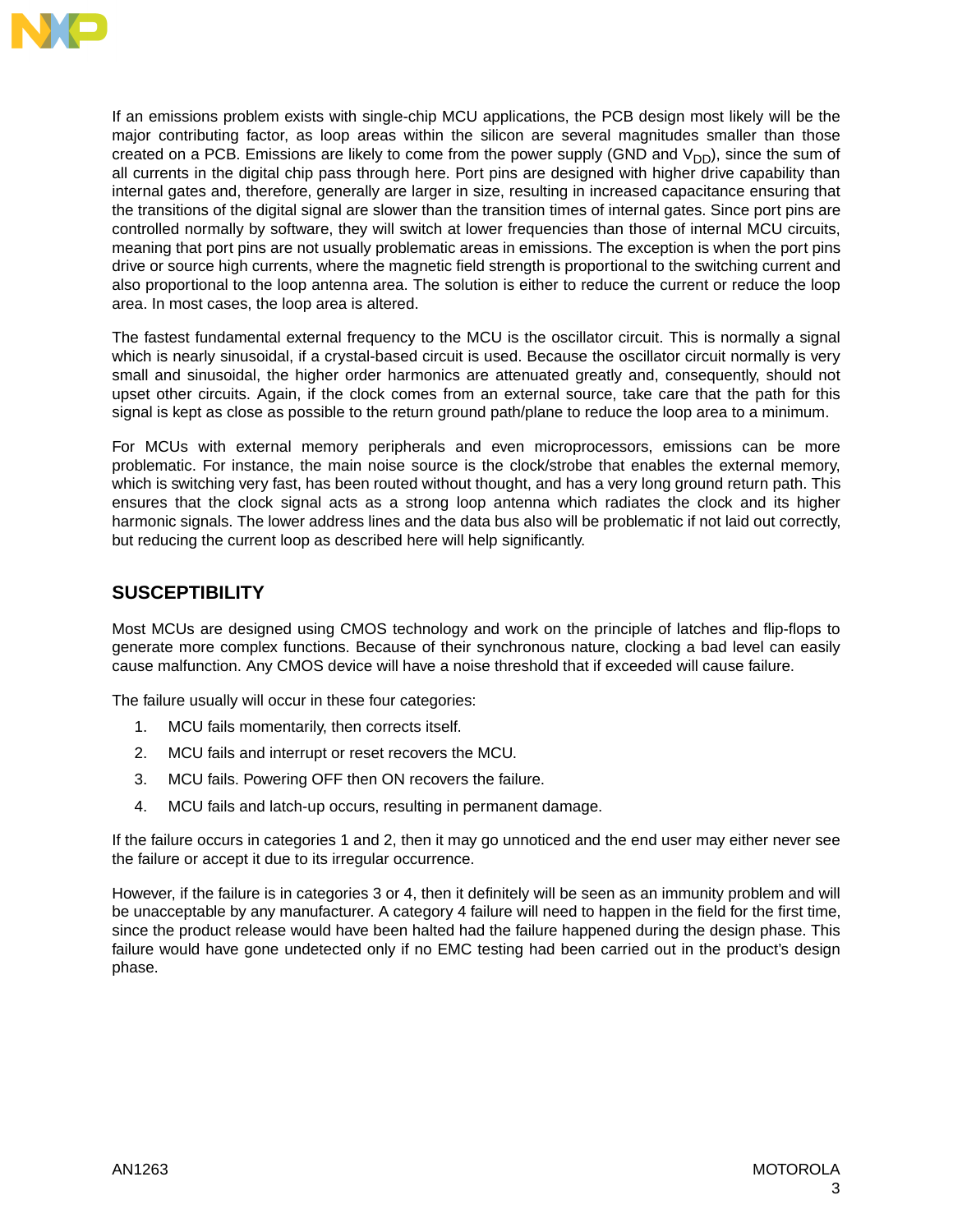

# **SOLVING THE EMC PROBLEM**

EMC performance can be improved on all MCU applications by giving extra attention to three design areas:

- 1. PCB layout
- 2. Watchdog circuit
- 3. Defensive programming

### **PCB Layout**

PCB layout is the single most common cause of an immunity failure in an MCU. With care and attention to the three most critical areas of an MCU, EMC immunity/emission performance can be improved. The critical areas are:

- 1. Power supply routing
- 2. Oscillator circuit
- 3. Input pin termination

#### **Power Supply**

Any noise induced on the power supply undoubtedly can cause malfunction. If transients are imposed on the  $V_{DD}$  or  $V_{SS}$  line, then internal circuits such as flip-flops and inverters can change their state and result in malfunction. Equally, if large, fast-switching currents are present, then higher emissions will occur. As a general rule, all unwanted high-frequency signals must be attenuated by ensuring low impedance paths to ground. Since all signals have currents that flow through  $V_{SS}$  and  $V_{DD}$ , signal lines should be kept as close as possible to the  $V_{DD}$  and  $V_{SS}$  to reduce the current loop area.

Using a multi-layer PCB with power planes connected to  $V_{SS}$  and/or  $V_{DD}$  will always give better results, since this always reduces the loop area of all current paths to the minimum and decreases mutual inductance between signal lines. In low-cost applications, normal multi-layer PCB is the first cost reduction, with a two- or one-sided PCB generally used. For this reason, to help combat EMC, more attention is needed on other parts of the PCB design.

Ensuring that the  $V_{SS}$  and  $V_{DD}$  tracks are as wide as possible and that decoupling is as close to the MCU as possible will reduce susceptibility. Thin tracks are high impedance with high-frequency currents, meaning potential differences will develop across them.

For fast-switching currents – depending on how the DC supply to the device is generated – improvements can be made to increase performance by ensuring that either the  $V_{SS}$  or  $V_{DD}$  is the low-impedance path to earth.

The most popular way to generate DC power from the AC power mains is illustrated in [Figure 2](#page-4-0). This shows that the AC power mains are stepped down to a smaller AC signal and fed through a bridge rectifier to produce a DC voltage, then either filtered or smoothed, and followed by a voltage regulator. In this case, any metal enclosures are connected to the ground line.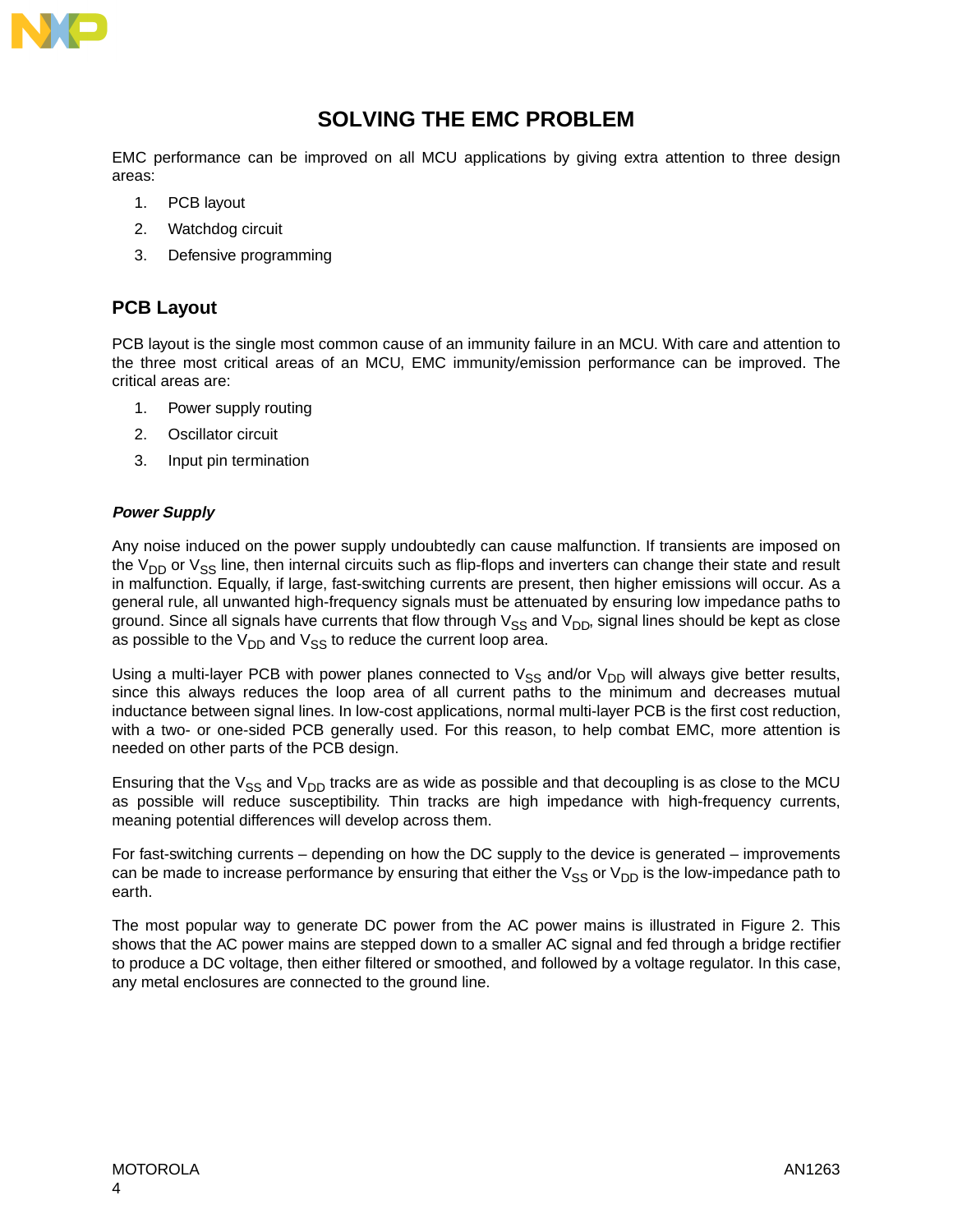<span id="page-4-0"></span>



**Figure 2. Typical Method of Providing DC Power from AC Power Mains**

High-frequency signals will regard  $V_{DD}$  and  $V_{SS}$  as the same potential because of decoupling capacitance. In Figure 2, the low-impedance path to earth for switching currents is generally the  $V_{SS}$  path.

### **NOTE**

If poor connections are made between enclosures, then higher impedance ground may result and cause higher differential voltages. This in turn will give poorer results.

For this circuit, any high-frequency signal lines should be decoupled to the  $V_{SS}$  to avoid crosstalk and emissions.

In some low-cost applications, the DC power is generated slightly differently. An alternative circuit is shown in Figure 3 where a high-voltage diode and capacitor are connected across the power mains, giving a half wave rectifier. The ripple voltage is then smoothed out by a smoothing capacitor, and a zener diode connected to the power mains, where the anode becomes a floating ground.



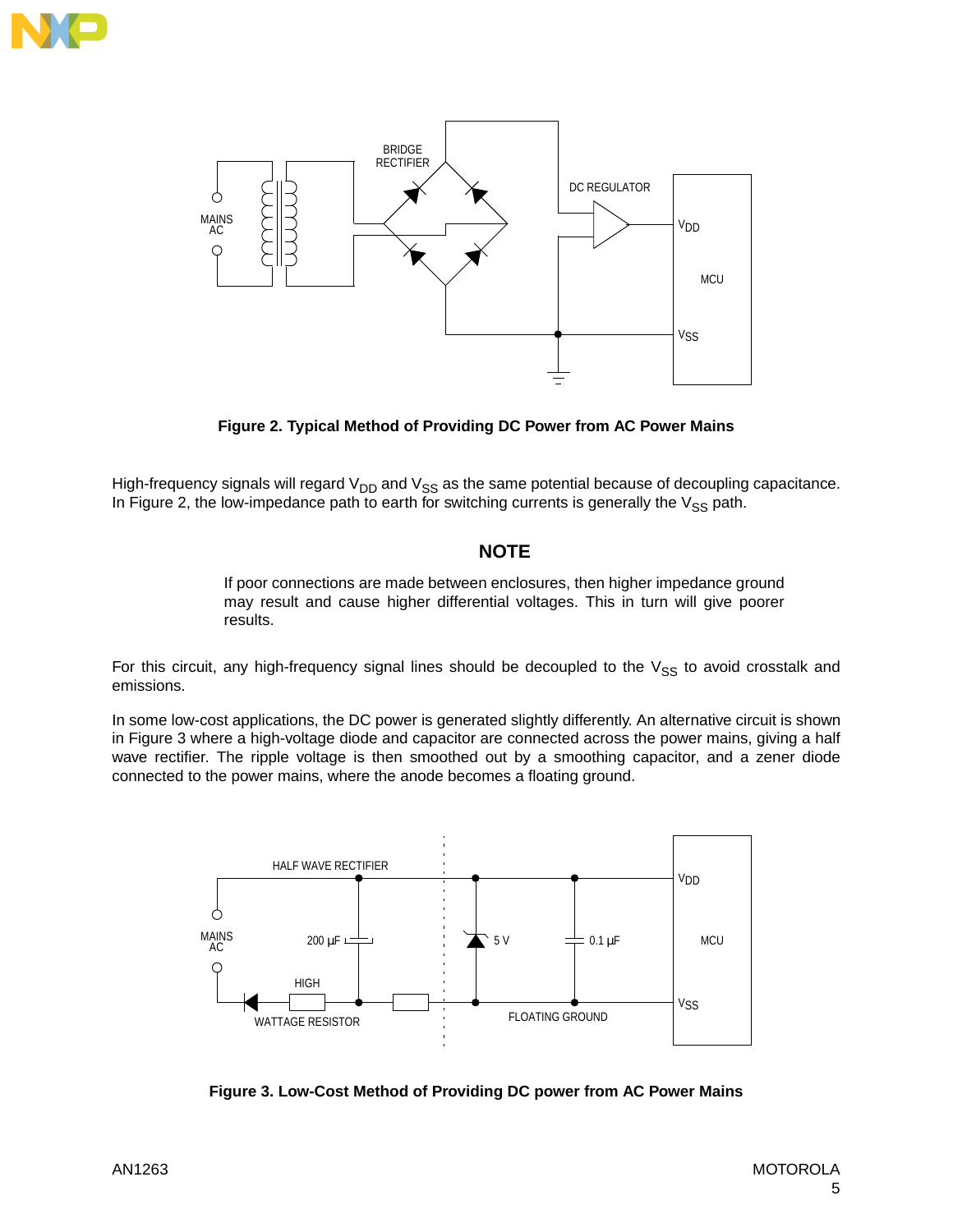

The low-impedance path to earth is now the  $V_{DD}$  line via the live power mains. In this case, decoupling high-frequency signal lines to  $V_{SS}$  may not help an MCU's EMC performance. Rather, for this type of circuit, decoupling high-frequency signal lines to  $V_{DD}$  is more desirable.

A common failure is inadequate decoupling on the power supplies. Connecting the standard 0.1 µF capacitor between the power supplies is normal. This capacitor is good for low-frequency noise and ensures a good steady current for the MCU for the high transient currents (reservoir capacitor) generated from CMOS technology. But if the MCU is having emissions/immunity problems at frequencies of 40 MHz and beyond (as with electrostatic discharge (ESD) and transients on power lines), then the 0.1 µF probably will have no great effect in reducing the attenuation. Because all capacitors have an internal inductance and lead inductance even with SOIC-type packaging, a typical decoupling capacitor will have an inductance of around 5 nH. This means that the parallel resonance will occur at approximately 7 MHz, where it will become the major component at higher frequencies after the inductive reactance. This is where implementing a value of 1 to 10 nF as close as possible to the power supply lines can give good results (resonance will be greater than 20 MHz). When designing single-layer PCB, choosing the correct decoupling capacitor can have significant effects on its EMC performance.

#### **Oscillator**

The oscillator circuit (see Figure 4) consists of an inverter inside the MCU that is connected to a quartz-crystal or ceramic resonator. Also attached are a feedback resistor and some small decoupling capacitors to reduce the harmonics produced by the piezo-electric device.



**Figure 4. Typical Oscillator Circuit**

The inverter within the MCU has a high-input (OSC1) impedance as well as a high-output (OSC2) impedance. The output has a low drive capability so as not to overdrive and damage the crystal. The oscillator output also goes to another buffer then to a prescaler. The prescaler divides the oscillator clock by two, which ensures a stable 50% duty clock for the internal CPU clock.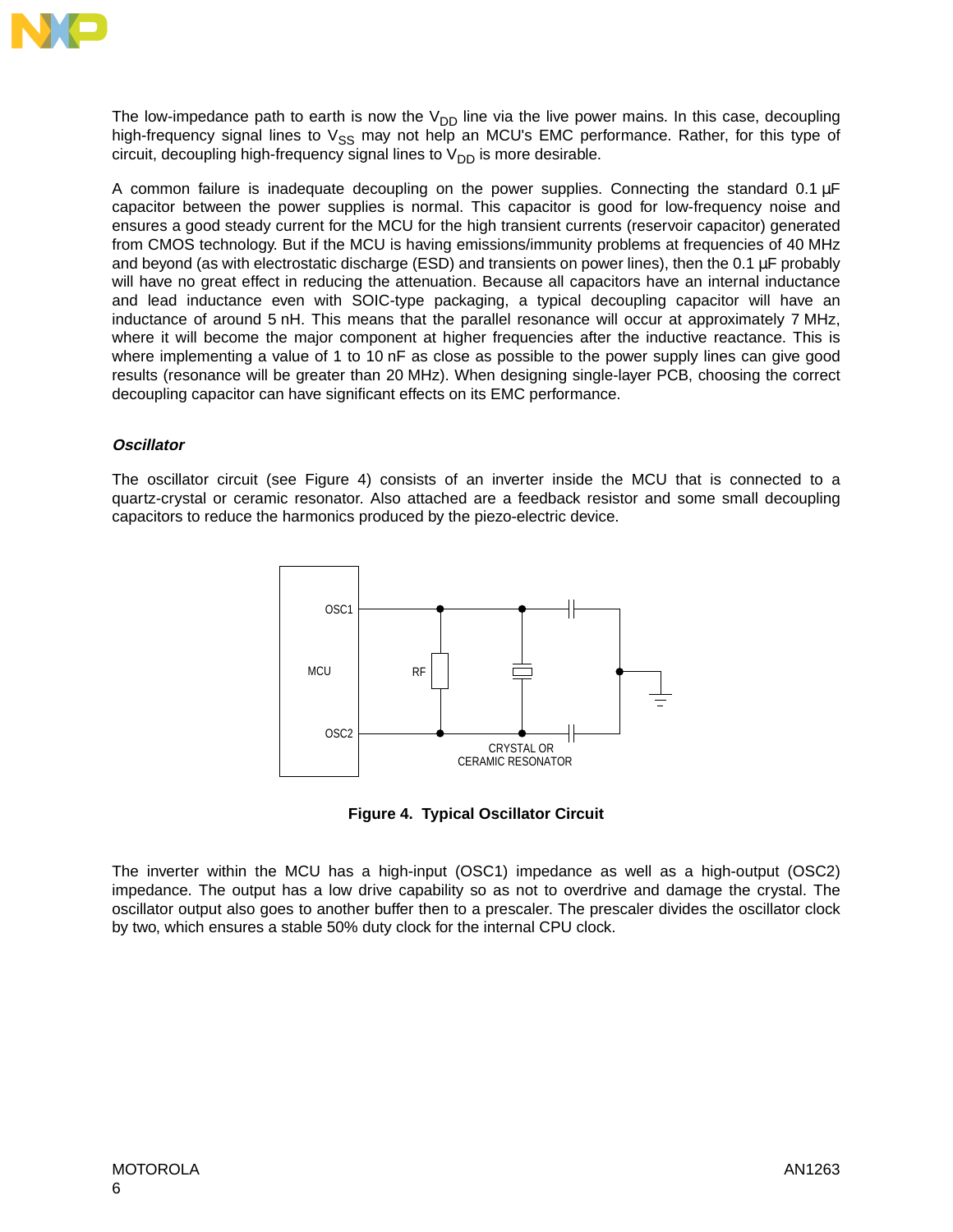

The CPU uses the high transition to enable address set-up and the falling edge to capture data. The CPU designed to normally work at 2 MHz can be processed to execute properly at 4 MHz. The speed restriction of the MCU is governed by the CPU functionality, where internal propagation delays must be met.

If any noise is induced on the oscillator circuit, then CPU failure can occur. The reason for this is diagrammatically shown in Figure 5. Figure 5 (A) shows the expected oscillator clock where the divider ensures 50% duty cycle for the CPU, from any outside jitter. Figure 5 (B) shows the effects of having some noise spikes applied to the oscillator circuit, which results in the CPU clock not being 50% duty. This means that the CPU may not correctly set up the address for the program counter or not fetch the correct data. As a result, the CPU runs away. If the noise spike is a once-only event, then this may be recovered normally with a watchdog circuit that performs a reset (see **WATCHDOG CIRCUITS**).



**Figure 5. Effects of Spikes on an Oscillator Circuit**

Ensure that the oscillator is designed with the cleanest possible environment. This can be achieved by:

- 1. Ensuring the crystal and other oscillator components are connected as close as possible to the OSC1 and OSC2 pins. Avoid having long PCB lines which act as antennas to high frequency signals that may be present in the application's surroundings.
- 2. If possible, enclosing the oscillator circuit with a  $V_{SS}$  guard ring which will reduce the loop area.

#### **NOTE**

Even though the guard ring track is thin due to mechanical restriction, it is still better than having no guard ring at all.

- 3. Decoupling the crystal circuit to the lowest impedance path to earth, normally  $V_{SS}$  (see points given under **Power Supply**).
- 4. Keeping any fast switching signals away from the oscillator lines.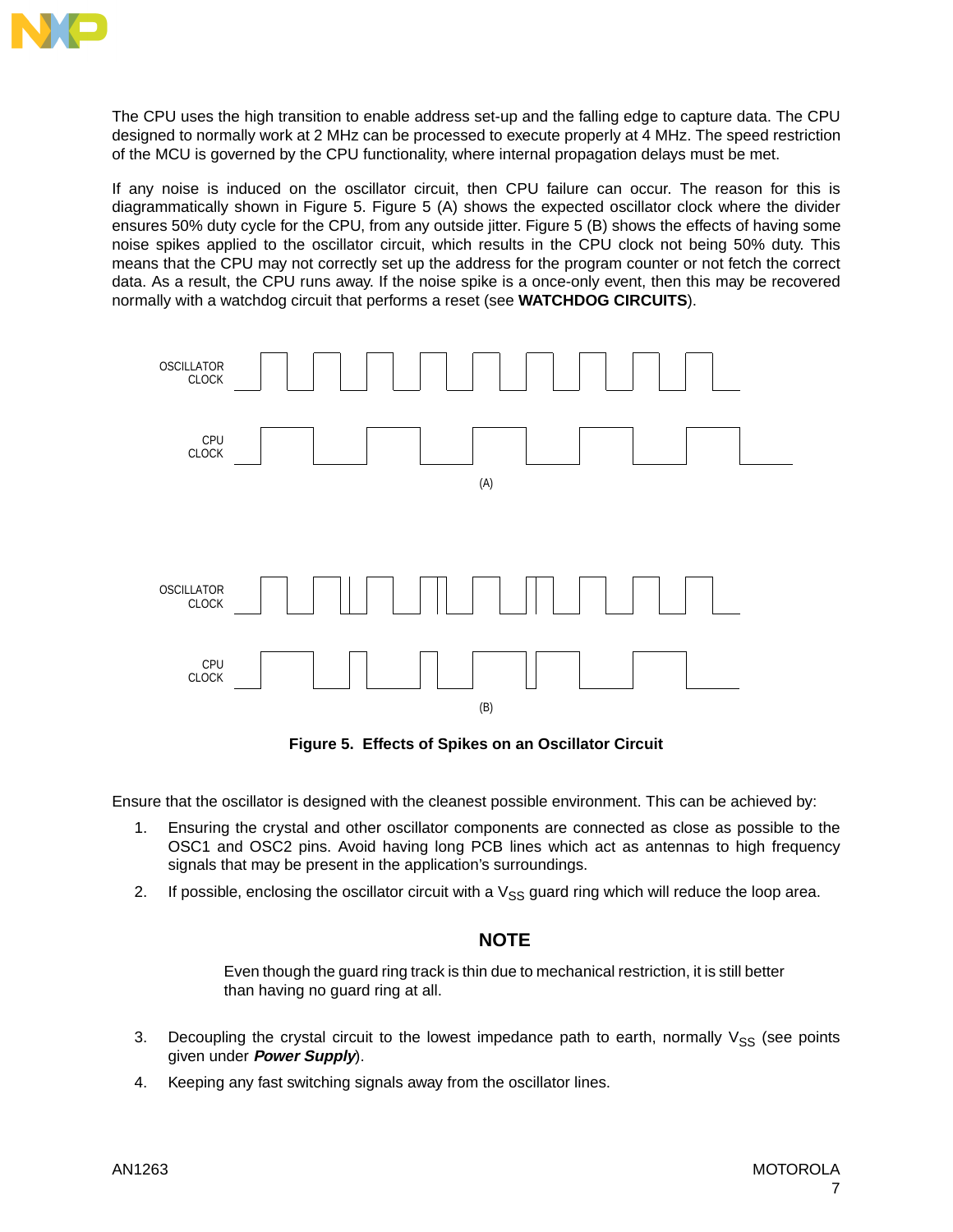

Refer to Figure 6 for a typical oscillator PCB layout.



**Figure 6. Typical Oscillator PCB Layout for MC68HC05P3**

#### **Input Pins**

Protecting input pins is also critical, especially the RESET and IRQ pins. A higher  $I_{DD}$  will normally be the tell-tale sign that shows an input pin has been left unterminated. This is caused by the effect of n-channel and p-channel transistor gates, if unterminated, floating to half way between the  $V_{SS}$  and  $V_{DD}$  value. At this stage, both negative and positive devices are ON and represent a resistance between  $V_{SS}$  and  $V_{DD}$ . Therefore, current flows through both transistors. After the input buffer, it is expected that one level will take precedence and ensure all other consequent gates are in a static state (one or zero). But any noise that is radiating in the vicinity can create small fluctuations that can cause the buffer to switch its output between both rails, resulting in the consequent gates being switched and increasing the power consumption even more.

If the switching is of a high enough frequency, then crosstalk between other circuits in the MCU can cause malfunction. As a general rule, all input pins that may be located near high-frequency signals should have a hardware low-pass filter attached or some small decoupling at a minimum.

It is unlikely that the RESET pin would be left unterminated, since the MCU would not function correctly in that case. What is most likely is that the PCB track would come from another device or circuit that is not close to the pin. And although schematically terminated by a pullup resistor, the line is seen as an antenna at high frequencies and may pick up enough energy to give a small pulse which will cause an unknown or partial reset to the MCU. Specifications state that the RESET pulse must be longer than two CPU clock cycles to ensure that a correct reset has occurred.

Decoupling these pins to the low-impedance return path, again as close as possible to the pins, will attenuate any high-frequency noise and give an increase in immunity performance (typically 1 to 10 nF).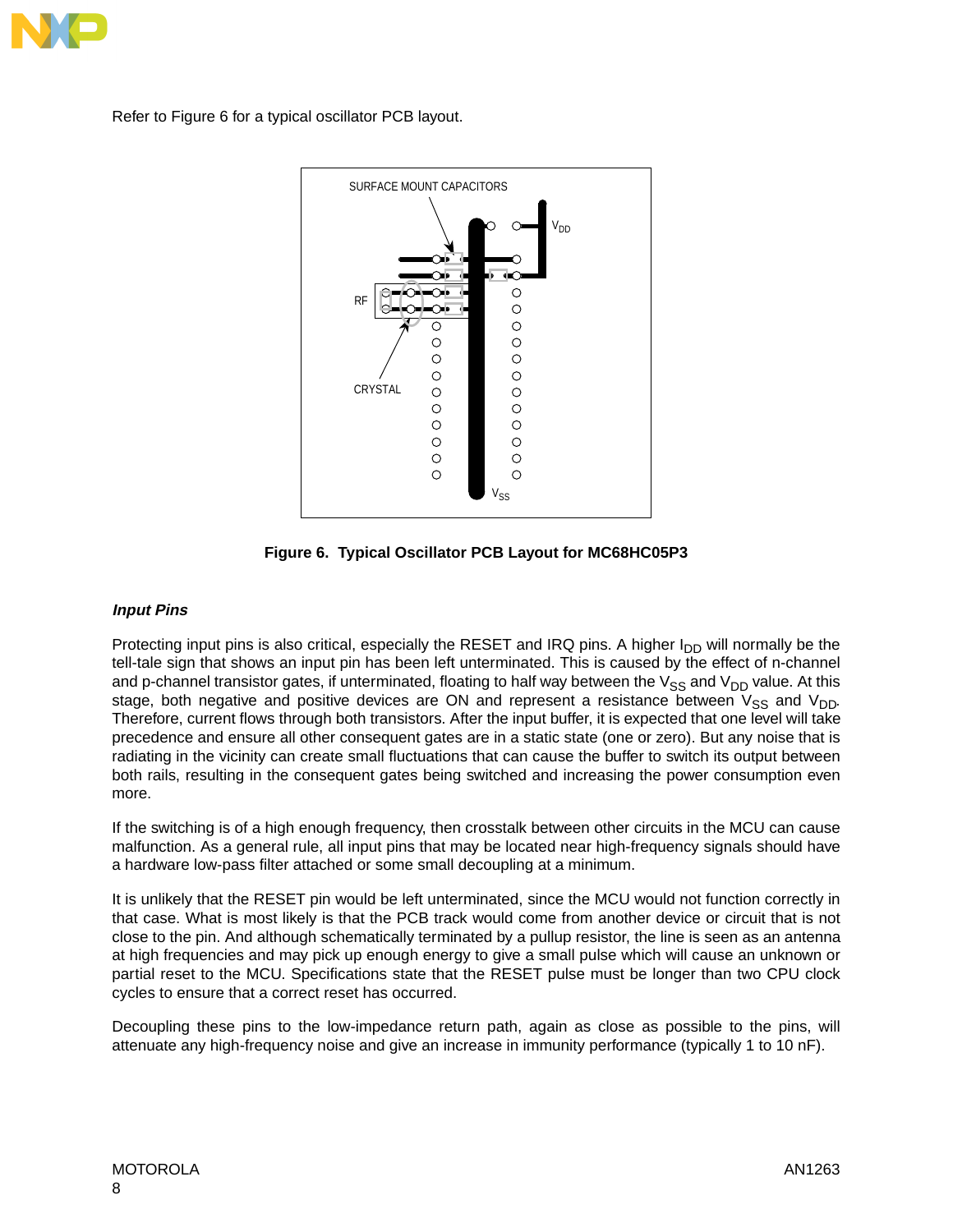

Another plus point is to try to reduce the amount of edge-triggered interrupts. If interrupts can be triggered only with a level, then this will ensure that noise on an interrupt pin will not cause an undesired operation. If this is not possible, then on immediate entry of an edge-triggered interrupt, a software check on the pin to determine if the level is correct should suffice.

### **WATCHDOG CIRCUITS**

A watchdog circuit generally is described as a piece of hardware that must be updated at a regular interval by the MCU or the circuit will cause the MCU to reset. An external watchdog circuit is the best, as it is independent of the MCU, and, if the MCU fails to update the watchdog, then the circuit will give a reset to the MCU. A watchdog normally consists of a hardware timer which will time out if no update or report is made from the MCU.

A simple watchdog circuit is shown in [Figure 8](#page-9-0).



**Figure 7. External Watchdog Circuit**

The MCU is held in its reset condition with the power-on reset (POR) delay on power-up. The clock may come from an external source or be a tap from the crystal oscillator used on the MCU. While the MCU is in reset condition, the I/O pin is an input and the counter will be running. If Q is zero and C1 is charged up, the MCU will come out of reset.

The MCU's first task is to give a small pulse which will reset the counter to a known time-out value. The I/O port from the MCU is AC coupled to ensure that only an edge will re-trigger (kick) the counter. This ensures a constant DC level will not disable the MCU or watchdog. The MCU must send a small pulse before the Q output goes to a one to ensure that the MCU is not reset. Normally, at least two software instructions are needed from the MCU.

The next best alternative is for the MCU to have its own watchdog circuit on-chip (see [Figure 8\)](#page-9-0). For example, Motorola's MC68HC705C8 has its own watchdog consisting of a programmable timer that must be refreshed approximately every 32,768 clock cycles or it will generate an internal reset.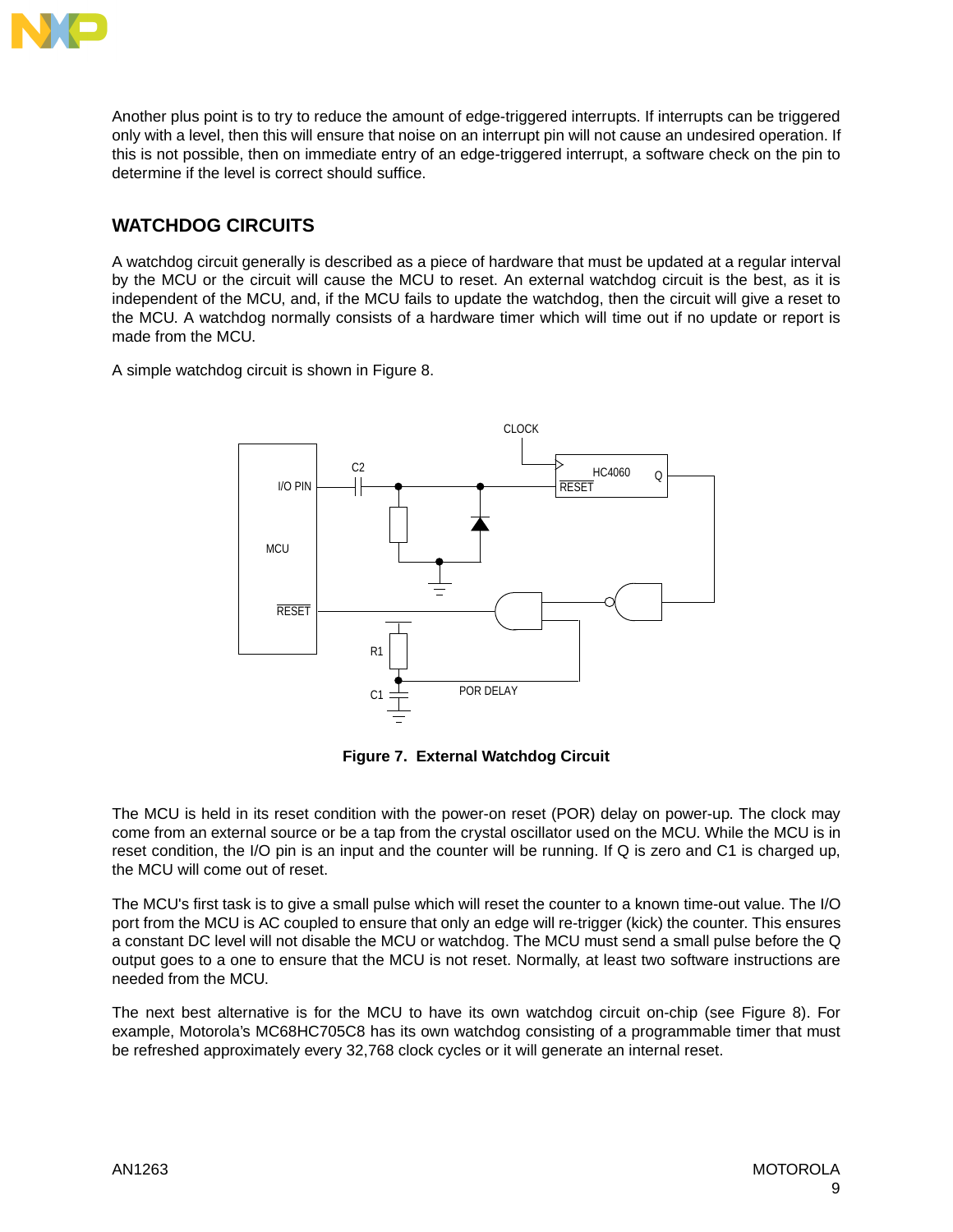<span id="page-9-0"></span>



**Figure 8. On-Chip Watchdog Circuit**

The CM1/CM0 bits are used to select a time-out period (for example, CPU clock divide by  $2^{15}$ ,  $2^{17}$ ,  $2^{19}$ ,  $2^{21}$ ). The COPE bit is write-once only, and after the watchdog has been enabled, it cannot be disabled except by a reset. The COPF bit is a flag to inform the user that the reset that occurred was caused by the watchdog timing out or otherwise. The sequence to refresh the watchdog is two writes on the COP reset register (COPRR). The sequence is a write of \$55 followed by a write of \$AA to the COPRR.

Not all MCUs have the luxury of an on-board watchdog circuit, but in some cases the software designer can implement his own watchdog with an unused interrupt. For example, an MC68HC05P1 has no watchdog but has a 16-bit free-running timer. This timer can generate an interrupt in three ways:

- 1. A timer overflow FFFF to 0000
- 2. An output compare, 16-bit register is compared to the timer counter value
- 3. An input capture of a rising or falling edge on a TCAP port pin

If, for example, the output compare interrupt was not being implemented, it could be used as a pseudo watchdog. But in this case, the timer would make a compare with the output compare registers, then check the system to see if all was OK. If the system was functioning correctly, then a return from interrupt would be executed. If there was an abnormality, then a RESET of the stack pointer and a jump to the initialization routine would be made. The system check could be a token passing routine as described in **DEFENSIVE SOFTWARE**.

Optimum placement of watchdog updates within the program is no simple task and generally will be the last procedure before finalizing the program. Normally, the user should examine the software flow and timing for all interrupt routines and subroutines, critical and non-critical applications. Ideally, one watchdog refresh in the whole program would be best, but because MCUs have large programs and more on-chip functionality, this is rarely achievable. If possible, the watchdog refresh routines should never be placed in interrupt or subroutines, but should be placed strategically in the main loop. Take care that the refresh rate is not too large or the chances of recovery from a runaway condition will be decreased.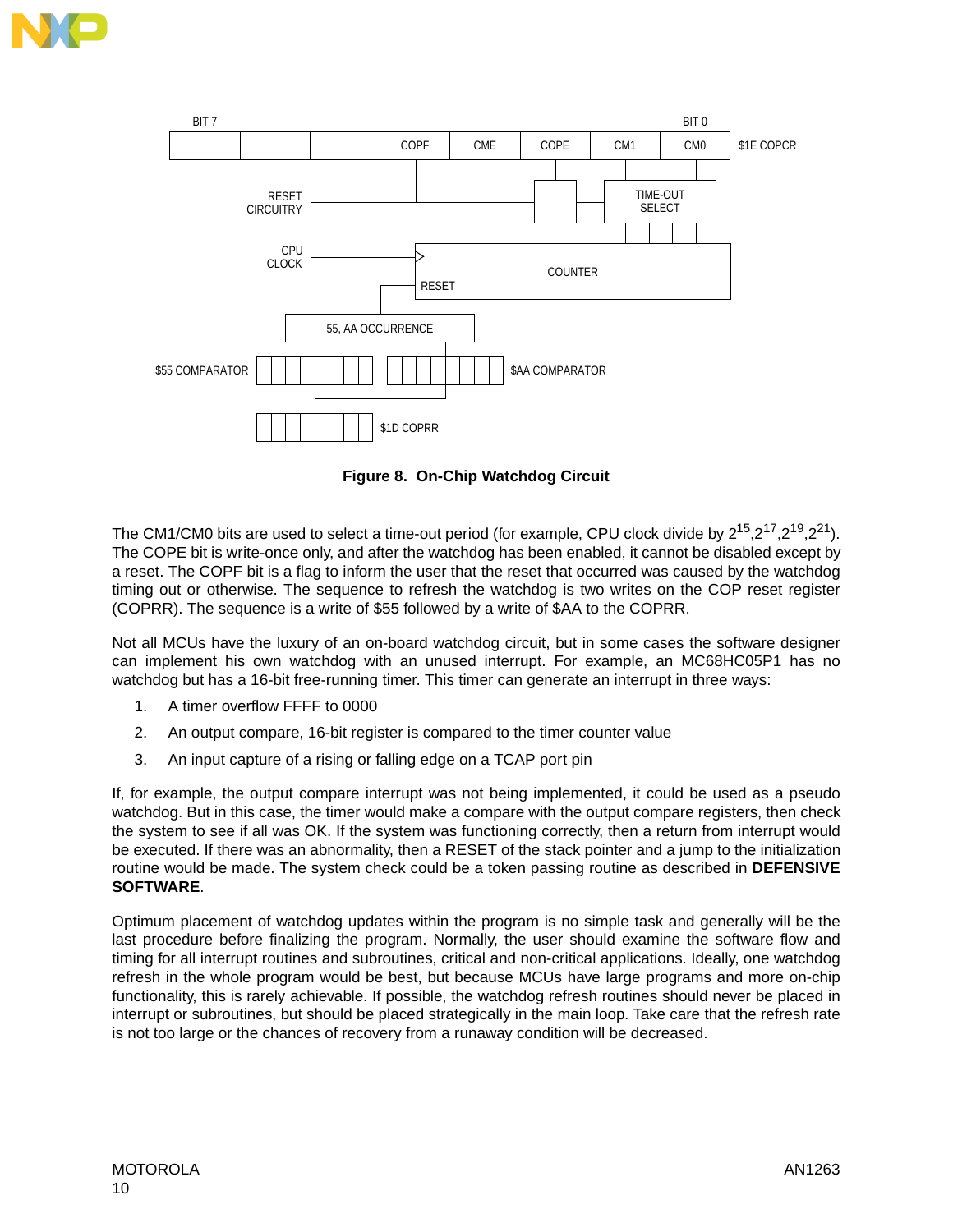

### **DEFENSIVE PROGRAMMING**

By simple defensive programming, an MCU's immunity performance can be increased greatly and in some cases by an order of magnitude. The beauty of defensive programming is that it is inexpensive to implement and, if done correctly, can save hardware costs in PCB layout as well.

#### **Refreshing Port Pins**

One of the simplest examples of defensive programming is continuously updating of input/output pins and important registers. In most MCU applications, the software will have a main loop which will be regularly executed. In MCU architecture, the I/O pins generally will be laid out near the bond pads, which are consequently near the edge of the die. When noise of a certain amplitude is subjected to a MCU, then it will propagate through to the silicon from the die edges inward. This means that logic at the edge of the die are most vulnerable to external noise sources such as the input/output circuits. So, by simply updating the data register and data direction registers at regular intervals, the threat of malfunction can be reduced.

#### **Polling Inputs**

Another idea is to filter noise on input pins by reading the pin several times and taking the average result as the correct reading of that pin. A typical application of a keyboard is polled in software and then read again several times within a 10-ms period to ensure that a true keypress had taken place. This type of polling is known as debounce protection. For high-frequency polling, an example of HC05 code on a port pin is:

|                                                         | <b>BSR</b>        | Read_RX_pin                                            |
|---------------------------------------------------------|-------------------|--------------------------------------------------------|
|                                                         | $\ldots$ more s/w | execute on Carry Flag which will return with RX value. |
|                                                         |                   |                                                        |
| Read_RX_pin:                                            |                   |                                                        |
| not a one:                                              | <b>BRSET</b>      | RX, PortA, not a zero                                  |
|                                                         | <b>BRSET</b>      | RX, PortA, not_a_zero                                  |
|                                                         | <b>BRSET</b>      | RX, PortA, not_a_zero                                  |
| * A logic zero has been read three times, so this is 0. |                   |                                                        |
|                                                         | <b>RTS</b>        |                                                        |
| not a zero:                                             | <b>BRCLR</b>      | RX, PortA, not a one                                   |
|                                                         | <b>BRCLR</b>      | RX, PortA, not a one                                   |
|                                                         | <b>BRCLR</b>      | RX, PortA, not a one                                   |
| * A logic one has been read three times, so this is 0.  |                   |                                                        |
|                                                         | <b>RTS</b>        |                                                        |

This routine will read the port in quick succession. If three reads of the pin are the same, then the CPU will return with the carry flag at the state read, an inherent feature of the HCO5 CPU's BRSET and BRCLR. The problem with this routine is if the input pin is in a very noisy environment, it is possible that the CPU would continue in this routine for a long time, which may not be desirable in time-critical applications.

A better routine would be to read the input pin several times and increment a register (the Accumulator in this case). If the result is lower than a number, then accept it as a zero; and if the result is higher, then accept it as a one. This routine will always exit in a finite time, ensuring that all other functions of the application are not hampered.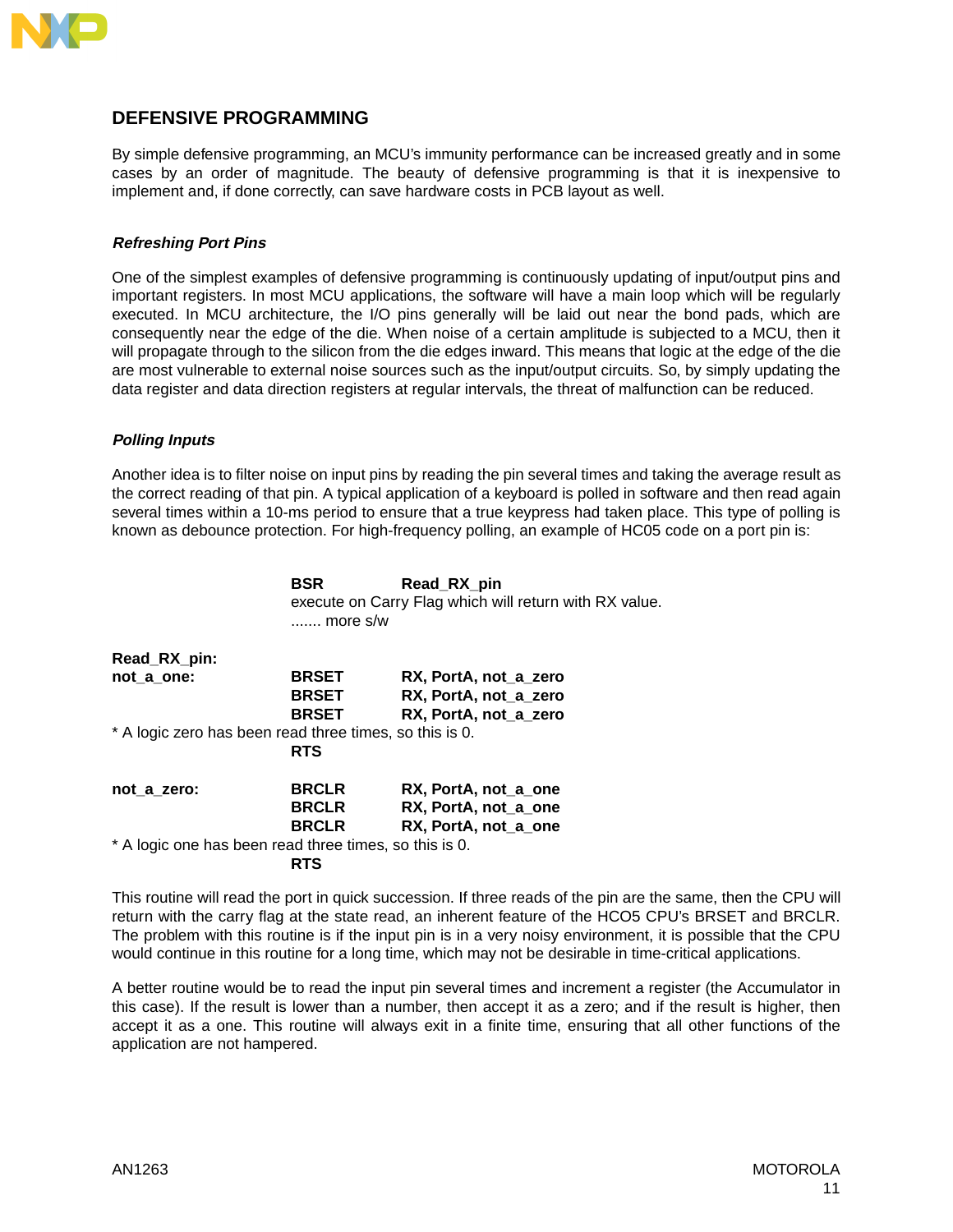

#### **Read\_RX\_pin:**

| <b>CLRA</b>                                  | ;clear Accumulator                                  |  |
|----------------------------------------------|-----------------------------------------------------|--|
| <b>LDX</b>                                   | ;X register is loaded with number of reads<br>#\$06 |  |
| <b>BRCLR</b>                                 | RX, PortA, no inc                                   |  |
| <b>INCA</b>                                  |                                                     |  |
| <b>DECX</b>                                  |                                                     |  |
| <b>BNE</b>                                   | Read_again                                          |  |
| <b>RTS</b>                                   |                                                     |  |
| ****************<br>****************<br>main |                                                     |  |
| <b>JSR</b>                                   | Read_RX_pin                                         |  |
| <b>CMPA</b>                                  | #3                                                  |  |
| <b>BLO</b>                                   | it_was_zero                                         |  |
| <b>BHI</b>                                   | it_was_one                                          |  |

#### **Token Passing**

In critical tasks, token passing ensures that the task has been approached in a controlled manner rather than a runaway condition. A simple example of token passing (see Figure 9) uses an unused location in RAM. At certain time intervals in an application, the software could roll a one through a number of unused RAM locations. Before any critical task is executed, a check on the rolling ones results would be made. If the test passes, the task would be executed. For example, if the test failed, the MCU has approached this task from an unexpected jump, and a jump to the initialization routine would be made.



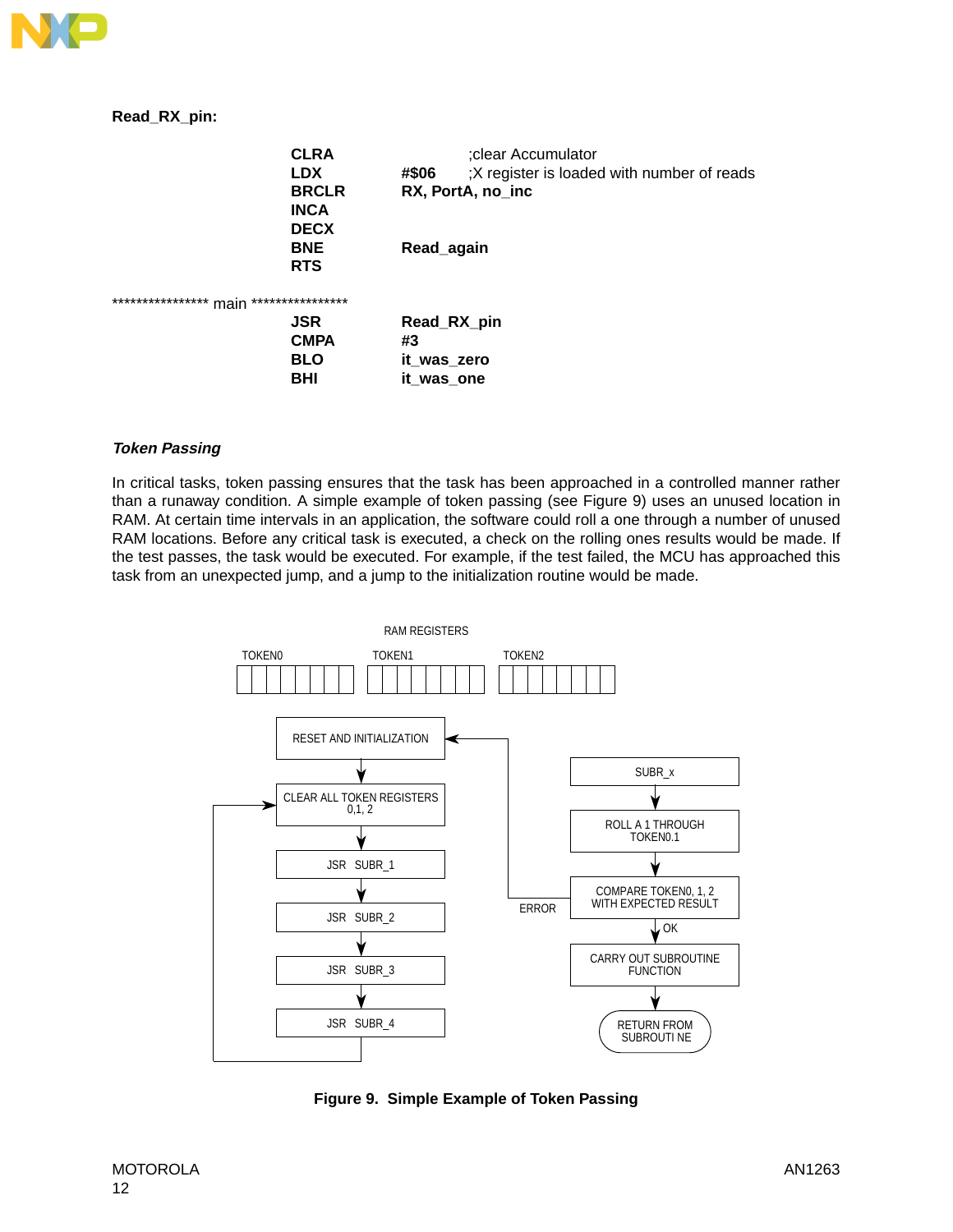

#### **Unused Memory**

In most applications, some program memory will be unused. If in some cases the program counter is corrupted and jumps to unused memory, then some control on what should happen can be made. For example, a block of 500 bytes is unused out of 16 Kbytes of program space. If we fill the unused memory with the SWI instruction, then any non-intentional access to the unused area will result in the MCU fetching the SWI vectors, which would be programmed to jump to a known start position. When the SWI is needed for other functions in the MCU's application, fill the unused area (in an HC05 MCU) with the example here:

| 9D                | <b>NOP</b>               |
|-------------------|--------------------------|
| 9D                | <b>NOP</b>               |
| CC 21 21          | <b>JMP Known place</b>   |
| 9D                | <b>NOP</b>               |
| 9D                | <b>NOP</b>               |
| CC 21 21          | <b>JMP Known_place</b>   |
| etc.              |                          |
| <b>ORG \$2121</b> |                          |
| CC 01 00          | <b>JMP Reset routine</b> |
|                   | <b>ORG \$3600</b>        |

#### **NOTE**

The unused area is filled with 9D instruction and a conditional jump to a Known place. When the MCU goes to this known place, it will then be forced to jump to the initialization routine. The reason for this is that if the MCU's program counter jumps to an instruction to address \$3604, for instance, then it will fetch the instruction for \$21, a BRN (branch never) instruction which the CPU will never make. The program will then execute the NOP on address \$3606 and eventually pick up the jump to Known\_place. In the case of an 8-K memory map with 500 bytes unused, the same code also will work if the address of Known\_place was \$0121. This happens because the CPU would mask off A13 as a zero on an 8-K ROM device.

#### **TESTING THE IMMUNITY PERFORMANCE**

Today many EMC test centers will conduct on any electrical products the regulated immunity and emissions tests that are required by the countries where the products will be sold. Generally, these tests can be completed in a few days. If the product fails, however, increased expense and design time will be required that will delay getting the product to market. To avoid failing the EMC regulations, some inexpensive testing can be done in the lab environment. For MCU applications, two types of conductive testing give the best results. If an MCU application passes the conductive immunity tests, it is unlikely that the application would fail a radiated immunity test.

#### **ESD Gun**

An electrostatic discharge (ESD) gun is a relatively inexpensive tool that will help find any high-frequency susceptibility in any digital circuit. Use of this gun is designed primarily to ensure that designs are not damaged with the high static voltages humans generate and discharge onto applications by contact. The ESD gun is available in battery-powered portable form and can be intelligently programmed to different voltage magnitudes. Because of its portability, the ESD gun can be used in many applications to test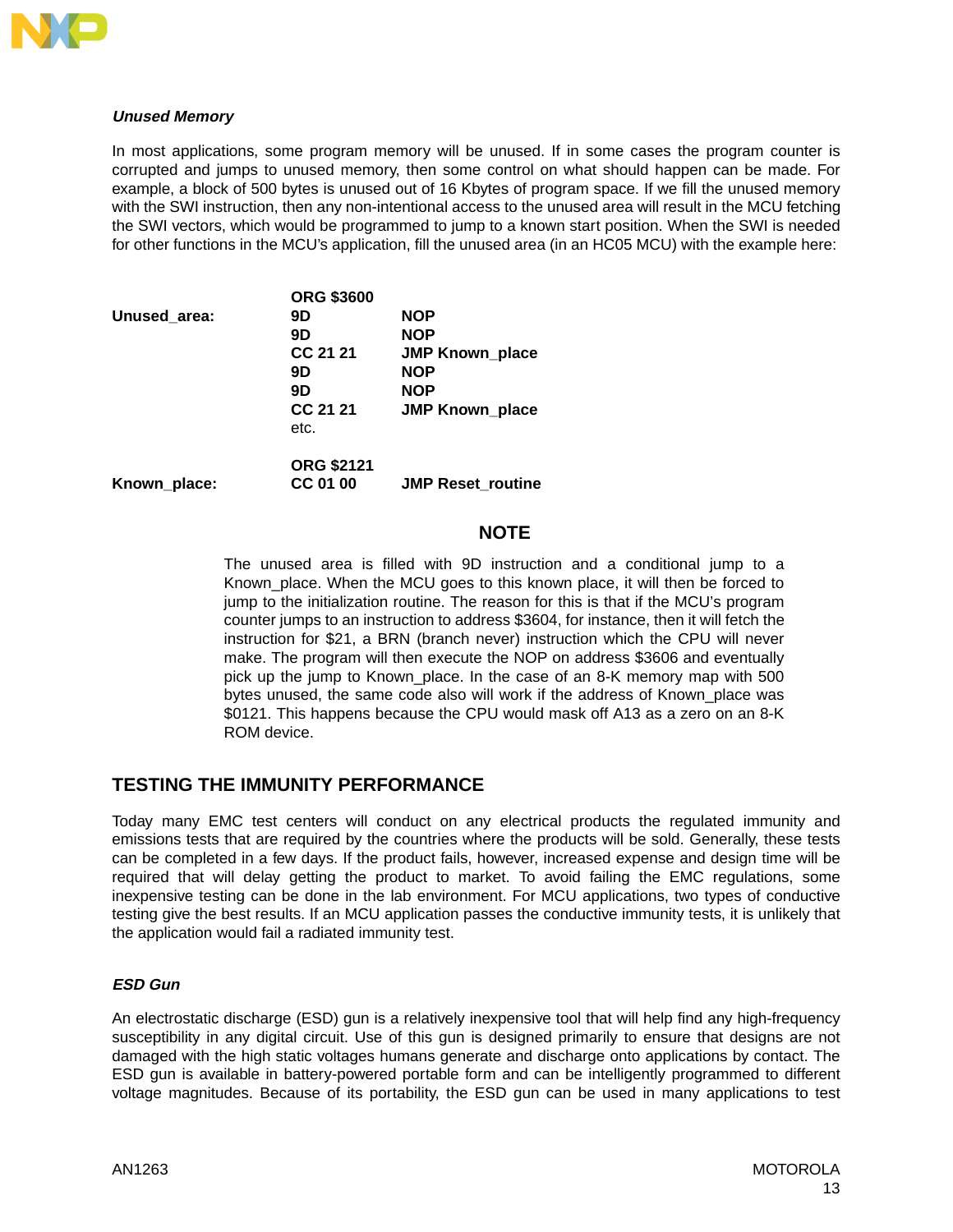

immunity performance. The ESD gun normally provides the user with two types of tips: air-discharge and contact-discharge (see Figure 10). The air-discharge tip usually is spherical, whereas the contact-discharge tip is conical to a point.



**Figure 10. Example of Air-Discharge and Contact-Discharge Tips**

Using contact discharge, the tip can be placed on a PCB track or device pin, and then the gun trigger can be pressed. Most ESD guns will limit the contact discharge to < 8 kV and allow single or multiple pulses to be applied by one trigger press. Using this contact discharge on the power supply lines and external connections will exhibit any design weaknesses. The normal process is to connect the tip to the track, and while the application is running, fire off random noise spikes initially at lower than 1 kV and increasing the voltage until failure occurs. Contact discharge also is better for repeatability.

Air discharges can be set from 2 kV to > 25 kV, which should be applied only to external connections. This type of ESD testing is applied usually to areas where the application will be subject to ESD discharges caused by charged humans approaching the equipment. This type of ESD testing can cause repeatability problems due to the angle of the tip being applied and the speed of the tip approaching the discharge point. Applying air-discharge ESD to internal tracks or MCU pins can cause damage and is, therefore, recommended only on PCB or application areas that will be subjected to ESD caused by humans.

#### **Transient Burst Generator – (IEC 801-4)**

This very severe test consists of a generator that places a train of pulses of ESD-type waveforms on the AC mains power. These pulses can be programmed up to 4 kV. This type of testing normally is carried out on electrical circuits that get their power from the mains. If the application fails this type of testing, usually a redesign of the power supply is needed, although sometimes a poorly decoupled MCU will fail this test even though the power supply design may be good. Passing this very aggressive test ensures that the design generally will pass any other immunity tests.

## **SUMMARY**

This application note gives designers an introduction to designing MCU circuits with EMC considerations included in the design phase. EMC problems can be and normally are made of more than one design flaw. When possible, by designing EMC improvements – be it hardware or software design – will ensure that the final product will perform well for both immunity and radiation. Each point raised in this application note will increase immunity performance, and checking each point raised one by one will ensure that the MCU application will perform well in EMC. If following all these points still does not achieve the EMC performance required, then more expensive solutions normally will be the only way to improve, such as multi-layer PCB, better filtering in power supply, and mechanical shielding of external connections. These type of solutions need a more in-depth EMC knowledge, which most engineers can acquire from EMC textbooks and EMC design courses offered by many EMC test houses and regulators.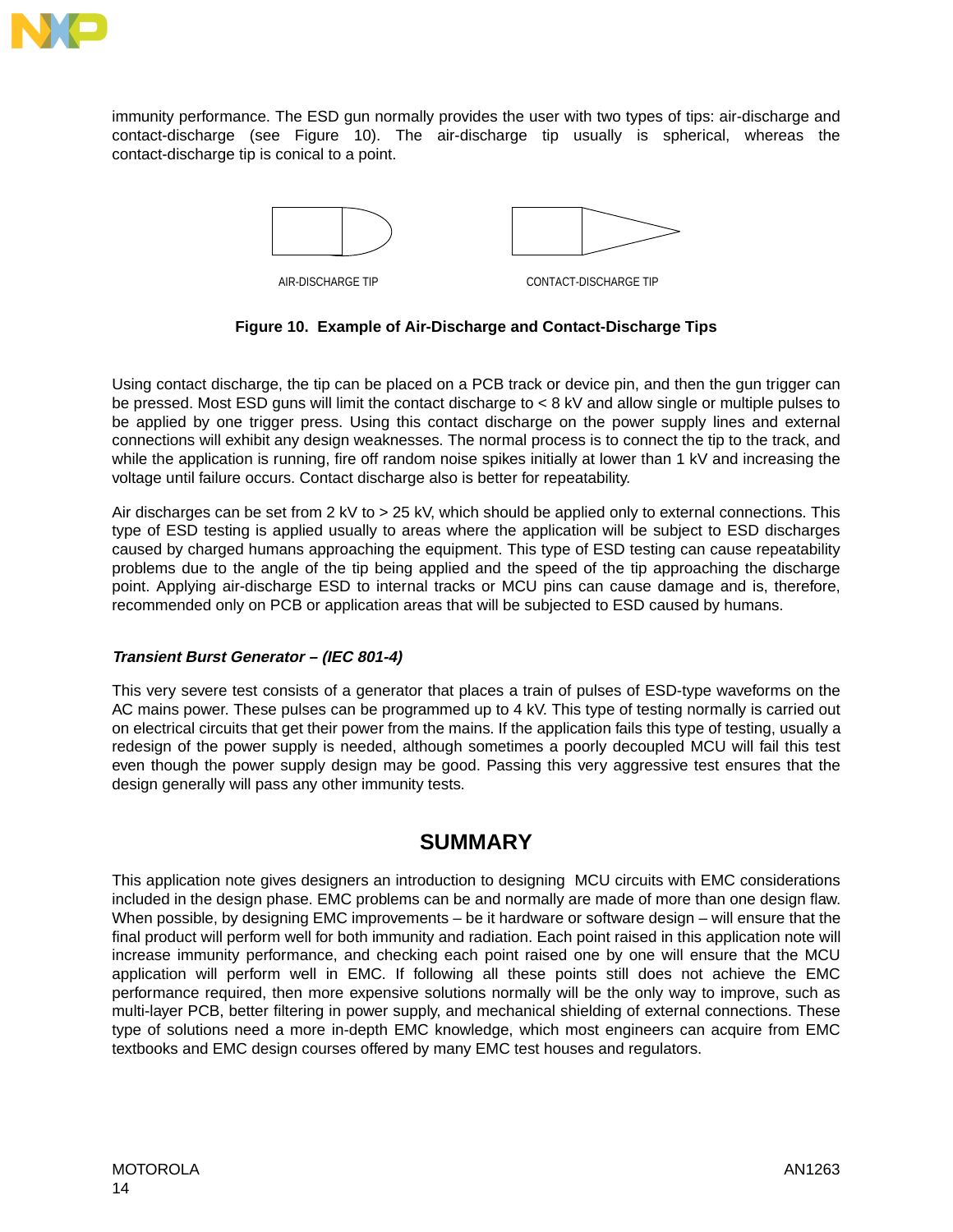

# **BIBLIOGRAPHY**

EMC for Product Designers by Tim Williams (Butterworth-Heinemann Ltd.)

Noise Reduction Techniques by Henry W. Ott (Wiley-Interscience) in Electronic Systems